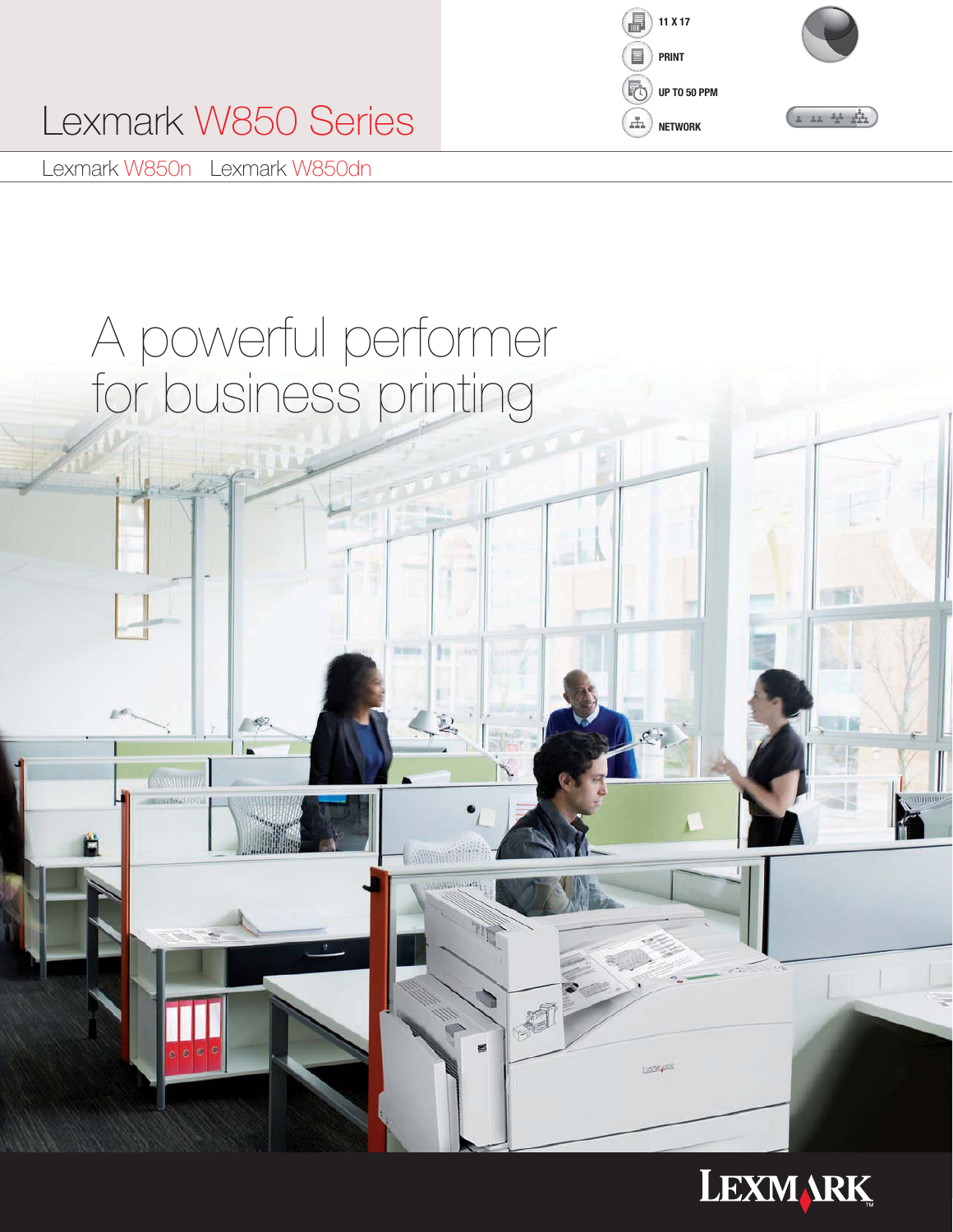# Print Less. Save More.

Print less? This may seem like a surprising message for a company dedicated solely to printing. But when you consider that businesses spend on average up to 6% of their revenue on printing and that active print management can cut office print costs by up to 30%1, it makes a lot of sense. Lexmark products, solutions and services provide innovative ways to save you time, drive down costs and reduce your impact on the environment. We are committed to helping you print less and save more.

> <sup>1</sup> Source: InfoTrends/CapVentures, Network Document Solutions Forecast 2007-2012, Network Document Solutions Consulting Service, August 2008

To reach your true productivity potential, you need to leverage technology that can make a real difference. The Lexmark W850 Series delivers game-changing power and performance at every level. These robust printers provide the exceptional input capacity and reliability that print-intensive workgroups demand, with the added advantages of 11 x 17 inch (tabloid) media support and optional finishing. With innovative ease-of-use features and built-in intelligence that keeps the print queue flowing, the Lexmark W850 Series is your clear path to greater efficiency.

# Serious printing performance

Equipped with a powerful processor and impressive memory, Lexmark W850 Series printers will zip through complex print jobs with ease. Enhance your productivity with print speeds up to 50 ppm and the first page out in as few as 6 seconds when printing letter-size documents.

- Experience a serious performance boost with 800MHz processing and 256MB RAM standard
- Enhance important business documents with 1200 x 1200 dpi printing
- Discover the speed and efficiency of Gigabit networking
- Add the optional hard disk for even greater functionality

## Exceptional versatility

From start to finish, the Lexmark W850 Series is ideal for large print volumes and adapts seamlessly to virtually any type of job – covering a broad array of media types and paper sizes. Opt for additional drawers to boost your total input capacity and the finisher option to complete your print runs with a professional touch.

- Finish the job with stapling, hole punching (2/3 or 2/4 holes) and offset stacking
- Add extra drawers to expand your input capacity up to 5,100 sheets
- Connectivity options include fiber optic and wireless

## Smart efficiency features

Reliable high-speed printing is a must-have. But in today's competitive business landscape, upgrading to the latest technology can take you to an even higher plane of productivity and efficiency. The Lexmark W850 Series has innovative and intelligent technology to maximize your uptime and help you make the most of your resources.

- When a print job is launched without the appropriate media loaded, Job Waiting keeps the other jobs flowing (hard disk required)
- Direct Web printing gives you simple, on-demand printing of Webbased reports and documents
- The Lexmark Embedded Solutions Framework makes it easy for Lexmark or its partners to deploy customized documentmanagement and workflow solutions to your printer. (Contact a Lexmark representative to learn more.)

## Prints black, thinks green

Printing responsibly means everyone wins – your business, your budget and the environment. Lexmark W850 Series printers are designed with sustainability in mind. They're incredibly quiet and equipped with a range of eco-conscious features to help you print greener at every phase of your business.

- The W850dn model features built-in duplex printing to reduce paper consumption (optional on W850n)
- Eco-Mode reduces power consumption
- Quiet Mode setting allows ultra-quiet operation
- Free recycling of empty toner cartridges through the Lexmark Cartridge Collection Program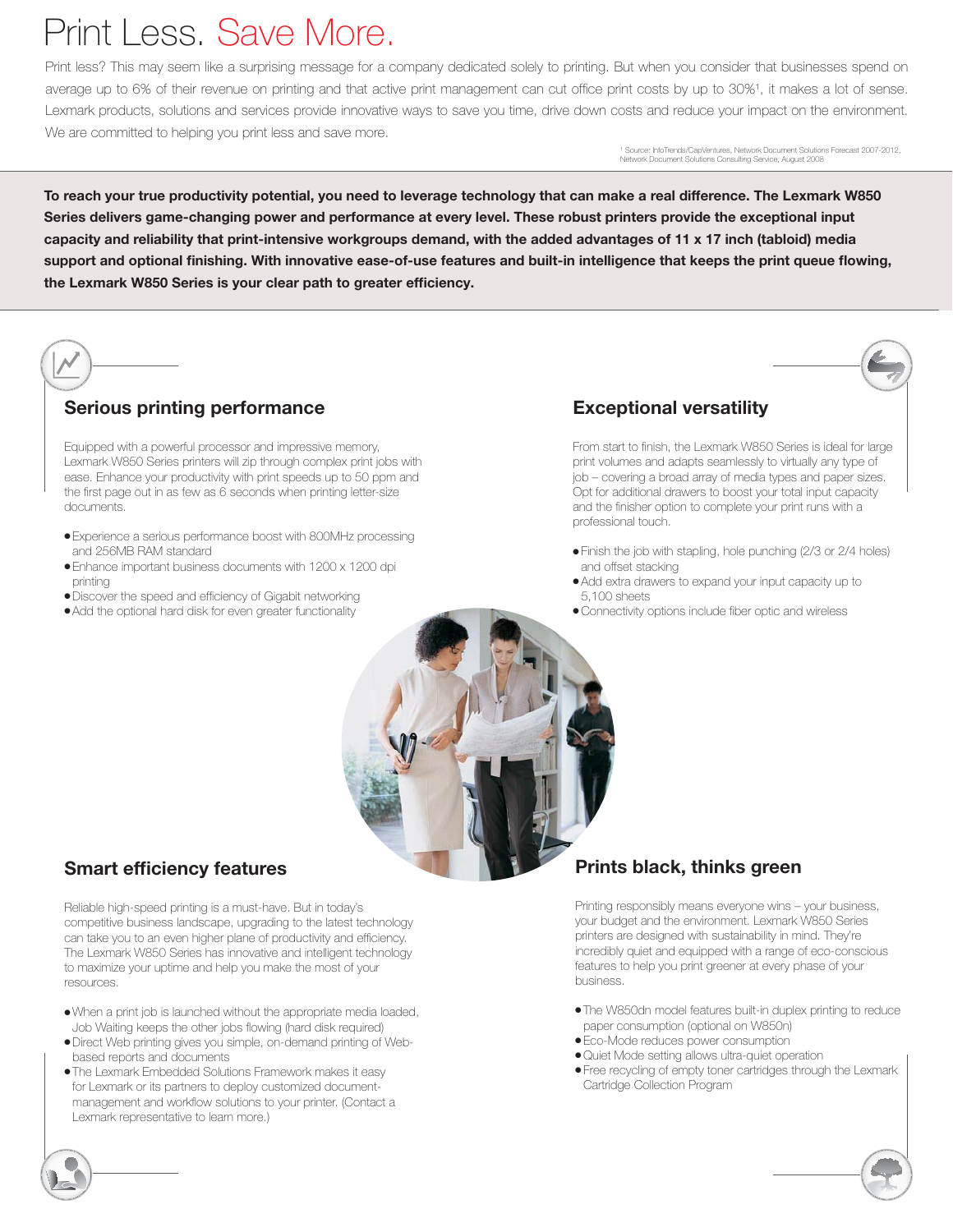# Lexmark W850 Series

Explore the features that keep you moving



# Rock-solid reliability!

Introducing the Lexmark W850 Series. These high-speed monochrome laser printers deliver professional results, outstanding performance and first-rate versatility for all your high-volume printing needs.

Backed by Lexmark's proven track record in product innovation, they ensure maximum uptime while delivering fast, highquality pages year after year.

In addition, you'll benefit from Lexmark's solid 1-Year Onsite Service warranty, which provides you with next-business-day response. (See Lexmark Statement of Limited Warranty for full details)

Discover a truly reliable solution that meets your highest expectations!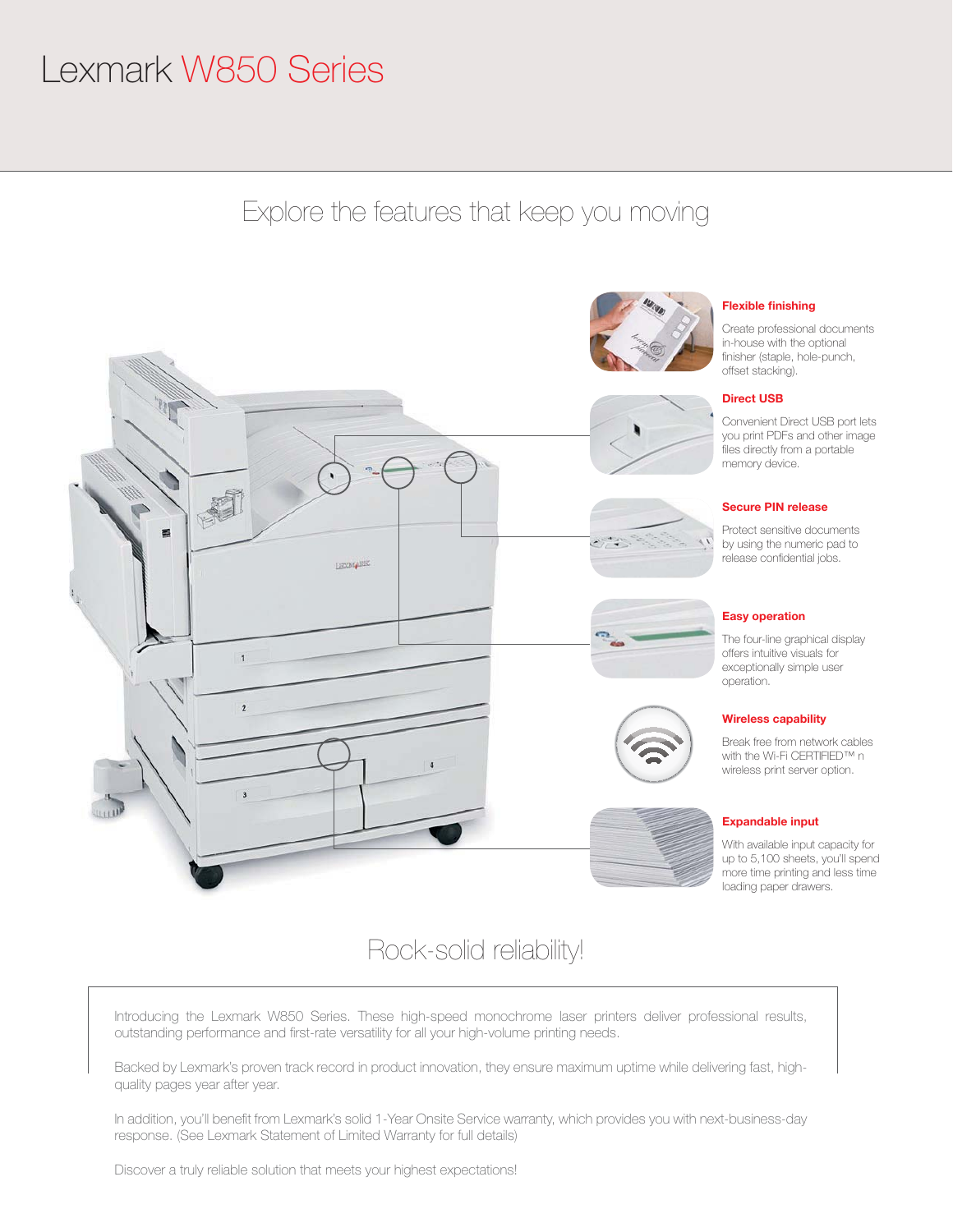# The Productivity Checklist If you've got all these, then you've got a Lexmark!



### Intelligent Job Waiting

One person's setback should never mean a bottleneck for the whole workgroup. For example, why lose precious uptime when someone launches a print job that requires labels but no labels are loaded. Lexmark's Job Waiting feature will simply hold that job aside while everyone else goes on working without interruption (hard disk required).

### Cutting-edge security

From network security to user-access restrictions, Lexmark makes sure you're fully equipped with the tools you need to keep your valuable corporate data safe and sound. In addition to IPSec, SNMPv3 and 802.1x network security, the Lexmark W850 Series offers a numeric pad for easy PIN authentication, plus encryption and disk wiping to secure the optional hard disk.

### Simplified management

Take a load off your IT department. Lexmark W850 Series printers are network-ready and very easy to set up. If you have multiple Lexmark devices installed, the Lexmark Universal Driver offers even easier deployment. Once you're up and running, Lexmark MarkVision™ Professional software provides simplified remote management and automated tools to keep your workday flowing.

### Optional finishing

By equipping your printer with the tools you need to print business-quality documents on demand and in-house, you'll save time and money by eliminating extra handling and storage. The finishing option staples, hole-punches (2/3 or 2/4 holes) and conveniently offset-stacks your print jobs.

## Lexmark's guarantee to you

Lexmark's 1-Year Onsite warranty on the Lexmark W850 Series provides added peace of mind. Enhanced service offerings are available by contacting your Lexmark representative or visiting www.lexmark.com. Optimize your printer's performance and investment value by using genuine Lexmark supplies, service and parts.

*(See Lexmark Statement of Limited Warranty for full details)*



*\* Average standard page yield value declared in accordance with ISO/IEC 19752.*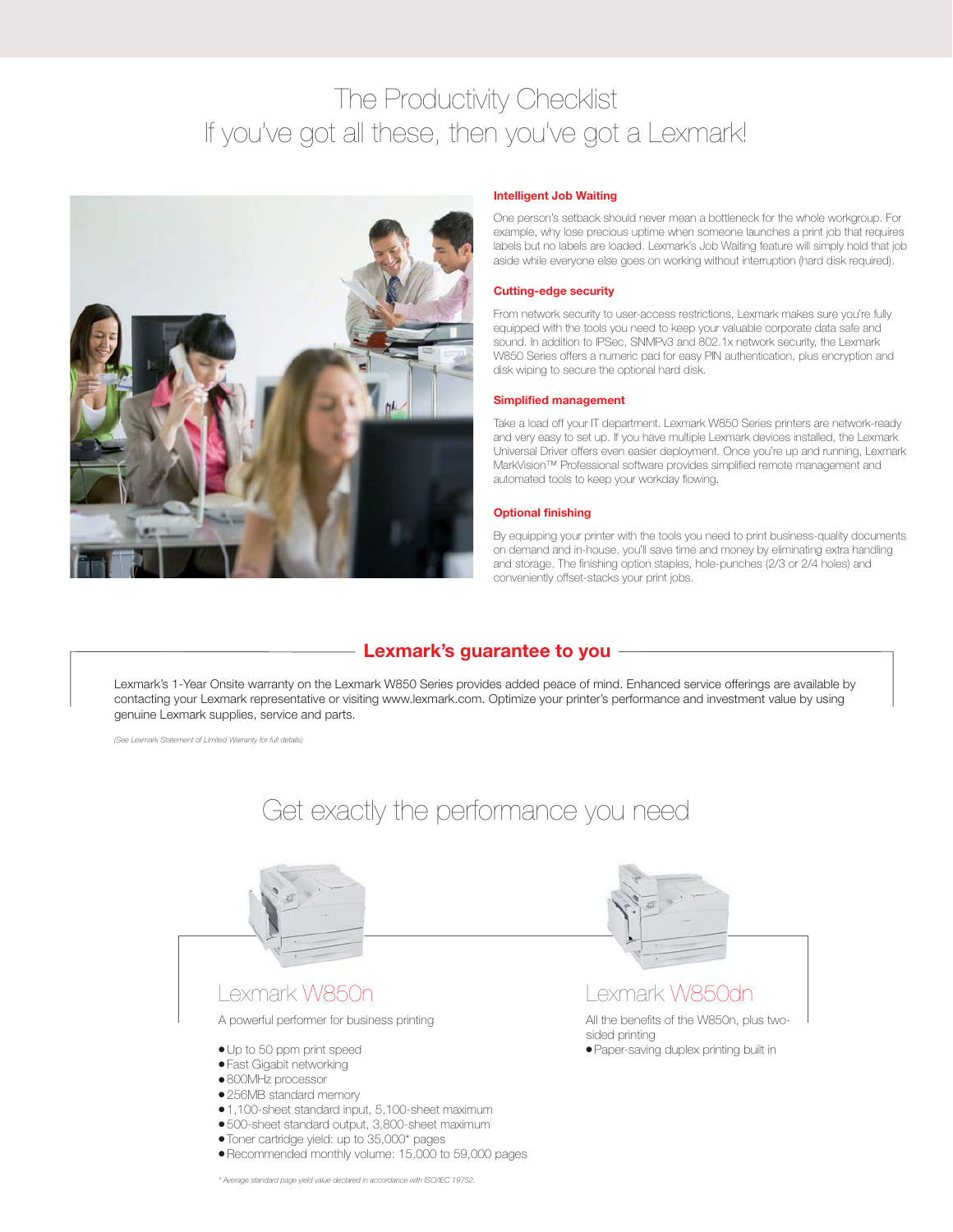# Lexmark W850 Series

|                                                                 | Lexmark W850n                                                                                                                                      | Lexmark W850dn                                                                           |
|-----------------------------------------------------------------|----------------------------------------------------------------------------------------------------------------------------------------------------|------------------------------------------------------------------------------------------|
| <b>Printing</b>                                                 |                                                                                                                                                    |                                                                                          |
| <b>Print Technology</b>                                         | Monochrome Laser                                                                                                                                   |                                                                                          |
| Print Speed (Letter, Black): Up to                              | 50 ppm                                                                                                                                             |                                                                                          |
| Time to First Page (Black)                                      | As fast as 6 seconds                                                                                                                               |                                                                                          |
| <b>Print Resolution, Black</b>                                  | 1200 x 1200 dpi, 2400 Image Quality, 600 x 600 dpi                                                                                                 |                                                                                          |
| Memory, Standard                                                | 256 MB                                                                                                                                             |                                                                                          |
| Memory, Maximum                                                 | 1280 MB                                                                                                                                            |                                                                                          |
| <b>Print Noise Level, Operating</b>                             | 55 dBA                                                                                                                                             |                                                                                          |
| Noise Level, Idle                                               | 22 dBA                                                                                                                                             |                                                                                          |
| Maximum Monthly Duty Cycle: Up to                               | 300,000 pages per month                                                                                                                            |                                                                                          |
| <b>Recommended Monthly Page Volume</b>                          | 15,000 - 59,000 pages                                                                                                                              |                                                                                          |
| <b>Supplies</b>                                                 |                                                                                                                                                    |                                                                                          |
| <b>Supplies Yield</b>                                           | 35,000*-page High Yield Toner Cartridge                                                                                                            |                                                                                          |
| (*Average standard page yield value declared in accordance with |                                                                                                                                                    |                                                                                          |
| ISO/IEC 19752.)                                                 |                                                                                                                                                    |                                                                                          |
| Cartridge(s) Shipping with Product                              | 35,000*-page High Yield Toner Cartridge                                                                                                            |                                                                                          |
| <b>Paper Handling</b>                                           |                                                                                                                                                    |                                                                                          |
| <b>Paper Handling Standard</b>                                  | 500-Sheet Output Bin, Two 500-Sheet Trays, 100-Sheet Multipurpose<br>Feeder                                                                        | 500-Sheet Output Bin, Duplex Unit, Two 500-Sheet Trays, 100-Sheet<br>Multipurpose Feeder |
| <b>Paper Handling Optional</b>                                  | Duplex Unit, 2,000-Sheet High-Capacity Feeder, 2,000-Sheet Dual Input,                                                                             | 2,000-Sheet High-Capacity Feeder, 2,000-Sheet Dual Input, 2 x 500-                       |
|                                                                 | 2 x 500-Sheet Drawer, 3,500-Sheet Finisher                                                                                                         | Sheet Drawer, 3,500-Sheet Finisher                                                       |
| Paper Input Capacity, Standard: Up to                           | 1,100 pages 20 lb or 75 gsm bond                                                                                                                   |                                                                                          |
| Paper Input Capacity, Maximum: Up to                            | 5,100 pages 20 lb or 75 gsm bond                                                                                                                   |                                                                                          |
| Paper Output Capacity, Standard: Up to                          | 500 pages 20 lb or 75 gsm bond                                                                                                                     |                                                                                          |
| Paper Output Capacity, Maximum: Up to                           | 3,800 pages 20 lb or 75 gsm bond                                                                                                                   |                                                                                          |
| <b>Media Types Supported</b>                                    | Card Stock, Envelopes, Paper Labels, Plain Paper, Transparencies, Refer to the Card Stock & Label Guide                                            |                                                                                          |
| <b>Media Sizes Supported</b>                                    | 10 Envelope, 7 3/4 Envelope, A3, A4, A5, C5 Envelope, DL Envelope, Executive, Folio, JIS-B4, JIS-B5, Ledger, Legal, Letter, Statement, Universal   |                                                                                          |
| Compatibility                                                   |                                                                                                                                                    |                                                                                          |
| <b>Network Protocol Support</b>                                 | TCP/IP IPv4, IPX/SPX, AppleTalk™, LexLink (DLC), TCP/IP IPv6, TCP, UDP                                                                             |                                                                                          |
| <b>Printer Languages (Standard)</b>                             | PCL 5e Emulation, PCL 6 Emulation, Personal Printer Data Stream (PPDS), PostScript 3 Emulation, xHTML, PDF 1.6, Direct Image, Microsoft XPS (XML   |                                                                                          |
|                                                                 | Paper Specification)                                                                                                                               |                                                                                          |
| <b>Standard Ports</b>                                           | One Internal Card Slot, Gigabit Ethernet (10/100/1000), Hi-Speed USB Port Compatible with USB 2.0 Specification (Type B), Front Hi-Speed USB Port  |                                                                                          |
|                                                                 | Compatible with USB 2.0 Specification (Type A), Rear Hi-Speed USB Port Compatible with USB 2.0 Specification (Type A)                              |                                                                                          |
| <b>Microsoft Windows Operating Systems Supported</b>            | 2000, XP, Server 2003, XP x64, Server 2003 running Terminal Services, 2000 Server running Terminal Services, Server 2003 x64, Server 2003 x64      |                                                                                          |
|                                                                 | running Terminal Services, Vista, Vista x64, Server 2008, Server 2008 x64, Server 2008 running Terminal Services, Server 2008 x64 running Terminal |                                                                                          |
|                                                                 | Services, Windows 7                                                                                                                                |                                                                                          |
| Apple Macintosh Operating Systems Supported                     | Mac OS X. Mac OS 9.2                                                                                                                               |                                                                                          |
| <b>Other Operating Systems Supported</b>                        | www.lexmark.com                                                                                                                                    |                                                                                          |
| General                                                         |                                                                                                                                                    |                                                                                          |
| <b>Product Warranty</b>                                         | 1-Year Onsite Service, Next Business Day                                                                                                           |                                                                                          |
| <b>Product Certifications</b>                                   | www.lexmark.com                                                                                                                                    |                                                                                          |
| Size (in. - H x W x D)                                          | 20.0 x 25.25 x 20.5 in.                                                                                                                            | 22.75 x 25.25 x 20.5 in.                                                                 |
| Weight (lb.)                                                    | 100.5 lb.                                                                                                                                          | 109 lb.                                                                                  |
| <b>Specified Operating Environment</b>                          | Temperature: 16 to 32°C (60 to 90°F), Humidity: 8 to 80% Relative Humidity, Altitude: 0 - 3048 Meters (10,000 Feet)                                |                                                                                          |

### Recommended Monthly Page Volume

«Recommended Monthly Page Volume» is a range of pages that helps customers evaluate Lexmark's product offerings based on the average<br>number of pages customers plan to print on the device each month. Lexmark recommends that and typical customer usage.

Maximum Monthly Duty Cycle<br>«Maximum Monthly Duty Cycle» is defined as the maximum number of pages a device could deliver in a month using a multishift operation.<br>This metric provides a comparison of robustness in relation

Trademarks<br>demark and Lexmark with the diamond design are trademarks of Lexmark International, Inc., registered in the United States and/or other countries. All<br>dother trademarks are the property of their respective owners